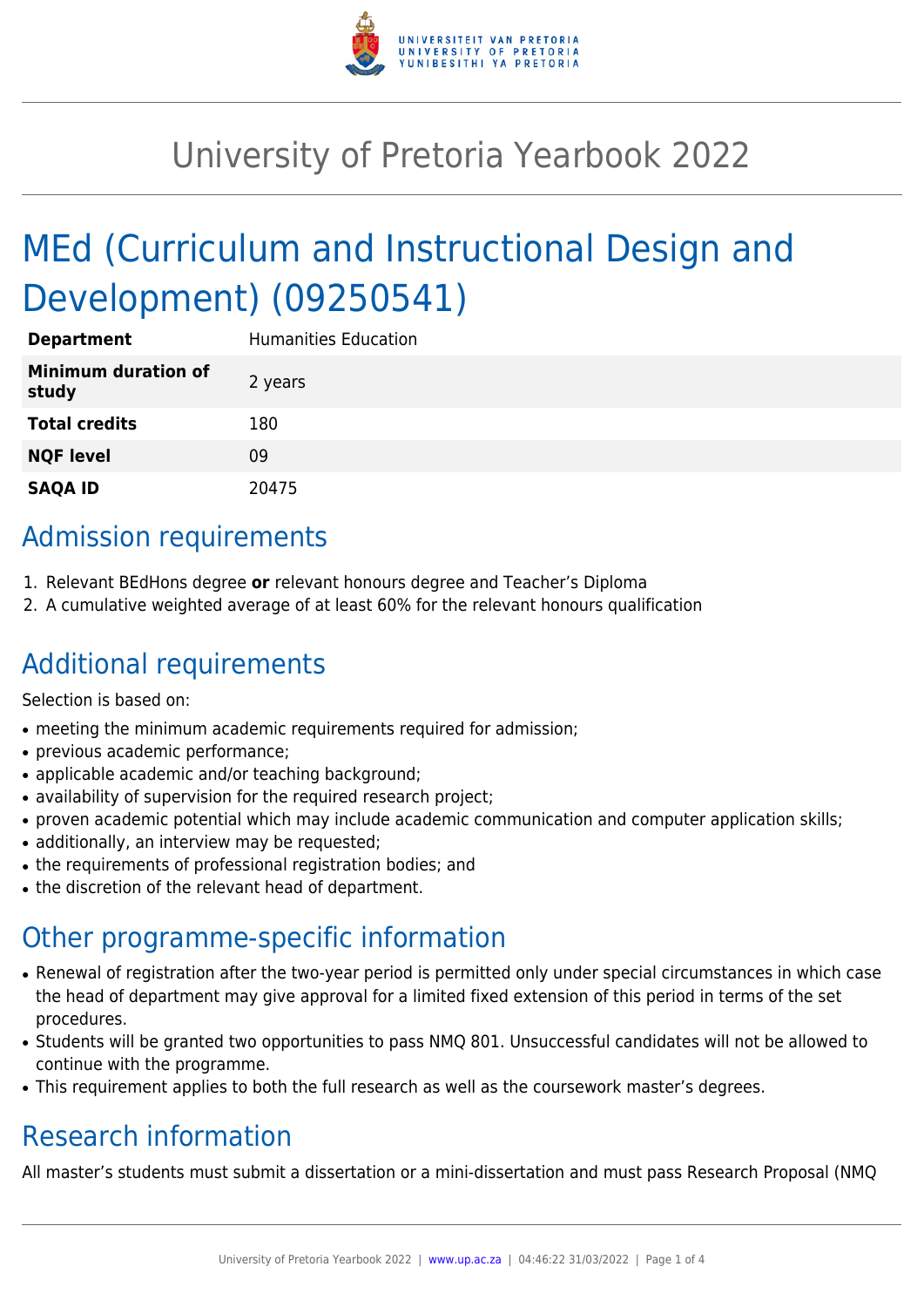

801). For the MEd research degree programmes, a dissertation on a topic approved by the Dean on the recommendation of the relevant head of department must be submitted, following the approval of a complete research proposal. A literature study is not acceptable.

- Each successful student must submit a bound paper copy as well as two electronic copies of the approved minidissertation/dissertation to the Head: Student Administration in the format specified by the Faculty and in accordance with the minimum standards set by the Department of Library Services (see <http://upetd.up.ac.za/authors/ publish/ standards.htm#specs>), before 15 February for the Autumn graduation ceremonies and before 15 July for the Spring graduation ceremonies. Failure to meet these deadlines will result in the degree being awarded during a subsequent series of graduation ceremonies
- All students have to submit a research proposal during the first year of registration and defend it successfully before a panel of examiners appointed by the Dean, in collaboration with the relevant head of department, Supervisor and Research Coordinator, before they can start with the research.
- Students have to apply for ethical clearance to the relevant head of department and Ethics Committee and only commence with field work once the application for ethical clearance has been approved by the Ethics Committee.
- Students have to present a progress report on the research to the supervisor annually. Continued reregistration depends on satisfactory annual progress.
- All students have to attend the research capacity building sessions on quantitative and qualitative research at master's level.

### Pass with distinction

The MEd degree is conferred with distinction on a student who obtains at least 75% in the dissertation.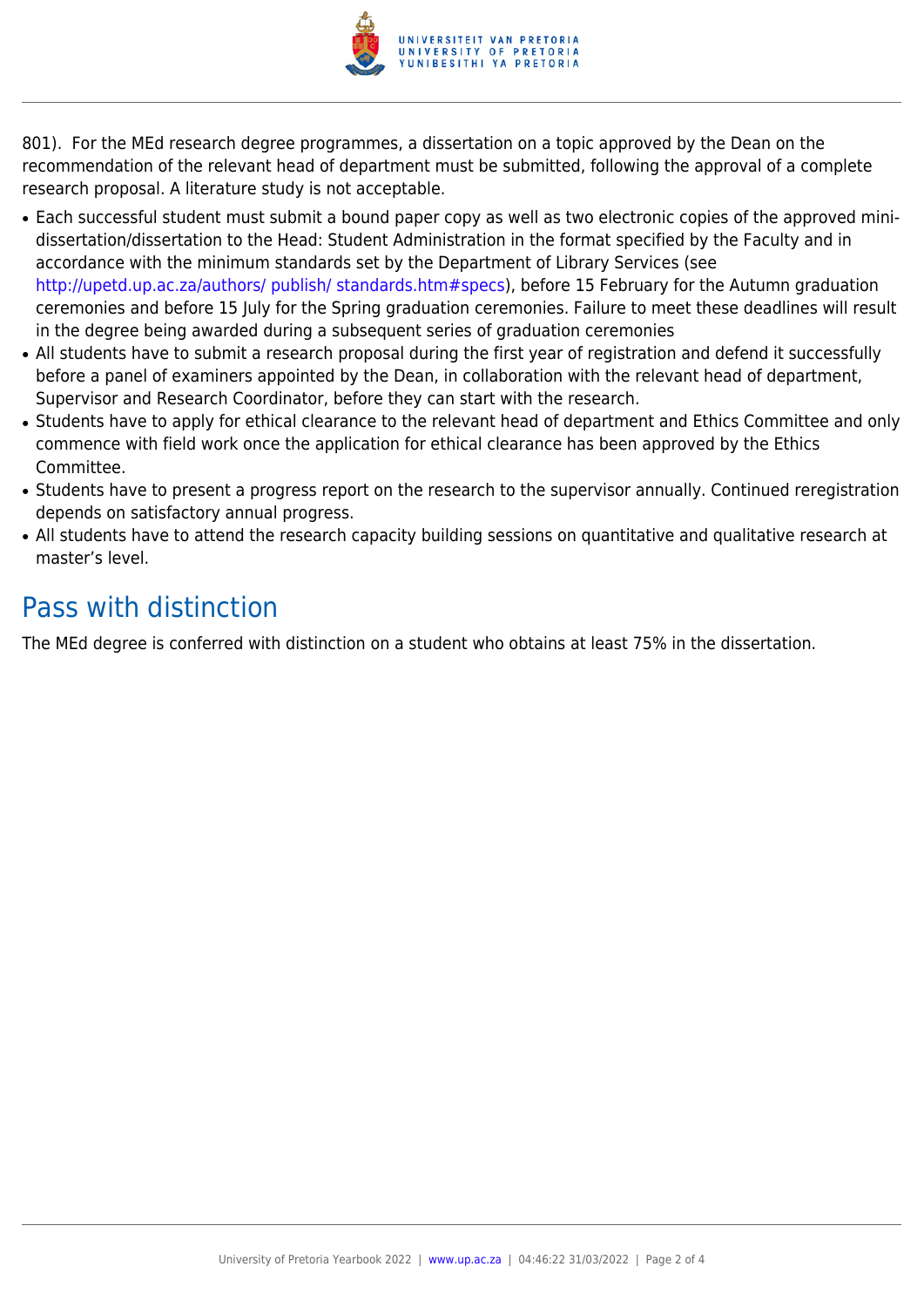

## Curriculum: Year 1

#### **Minimum credits: 180**

NMQ 801 (Research proposal) and CDV 890 (Dissertation) should be selected in the 1st year. When NMQ 801 (Research proposal) has been passed in the 1st year, only Dissertation should be selected again in the final year. Students will be granted two opportunities to pass NMQ 801 (Research proposal).

#### **Fundamental modules**

[Research proposal 801](https://www.up.ac.za/yearbooks/2022/modules/view/NMQ 801) (NMQ 801) - Credits: 0.00

#### **Core modules**

[Dissertation: Curriculum and instructional design and development 890](https://www.up.ac.za/yearbooks/2022/modules/view/CDV 890) (CDV 890) - Credits: 180.00